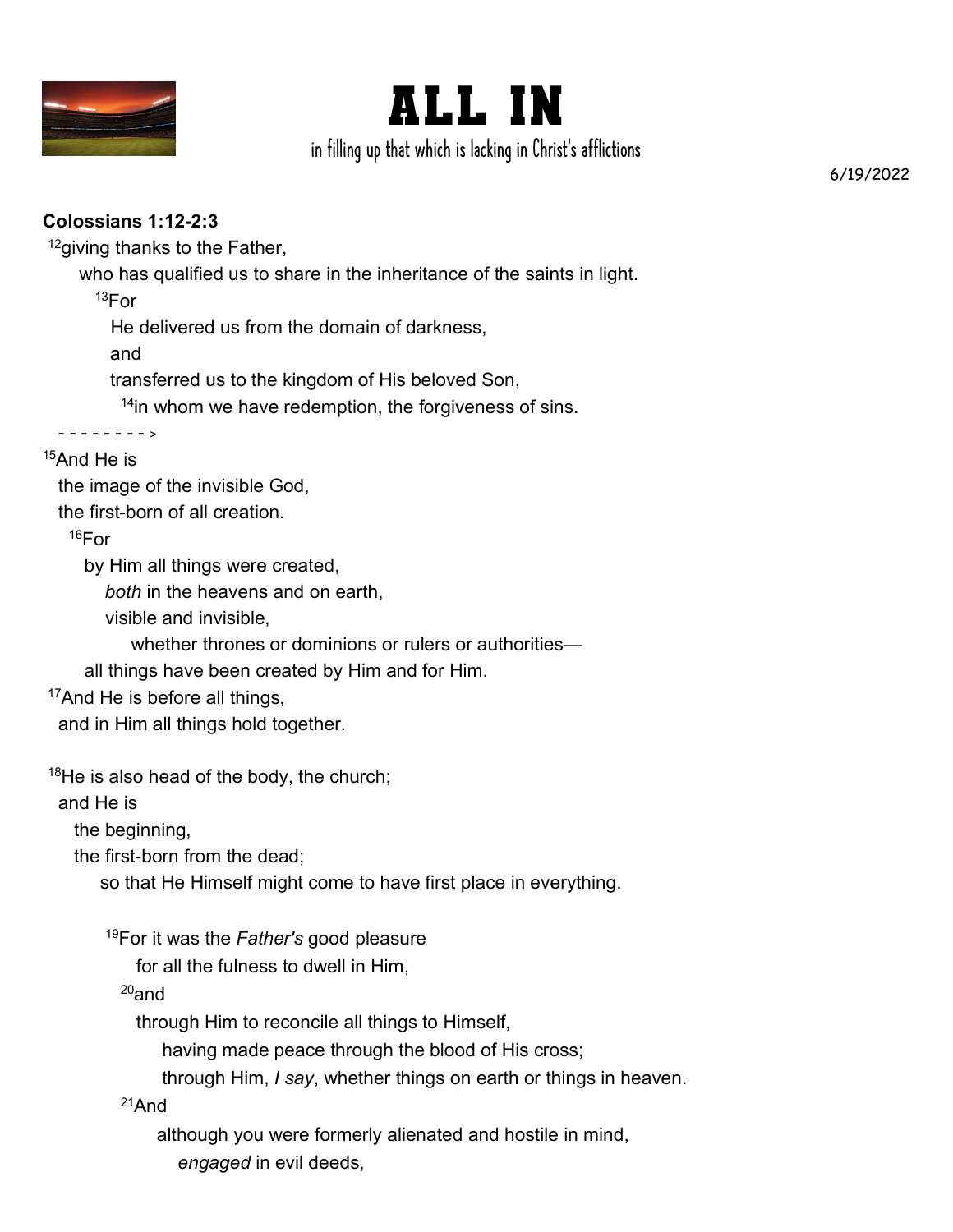<sup>22</sup>yet

 He has now reconciled you in His fleshly body through death, in order to present you before Him holy and blameless and beyond reproach— <sup>23</sup>if indeed you continue in the faith firmly established and steadfast, and not moved away from the hope of the gospel that you have heard, which was proclaimed in all creation under heaven, and of which I, Paul, was made a minister.

#### <sup>24</sup>Now

I rejoice in my sufferings for your sake,

and

in my flesh

I do my share on behalf of His body (which is the church)

in filling up that which is lacking in Christ's afflictions.

<sup>25</sup>Of *this church* I was made a minister

according to the stewardship from God bestowed on me for your benefit,

that I might fully carry out the *preaching of* the word of God,

<sup>26</sup>*that is*, the mystery

which has been hidden from the *past* ages and generations;

but has now been manifested to His saints,

<sup>27</sup>to whom God willed to make known

 what is the riches of the glory of this mystery among the Gentiles, which is Christ in you, the hope of glory.

## <sup>28</sup>And

we proclaim Him,

admonishing every man and teaching every man with all wisdom,

that we may present every man complete in Christ.

<sup>29</sup>And for this purpose also I labor,

striving according to His power,

which mightily works within me.